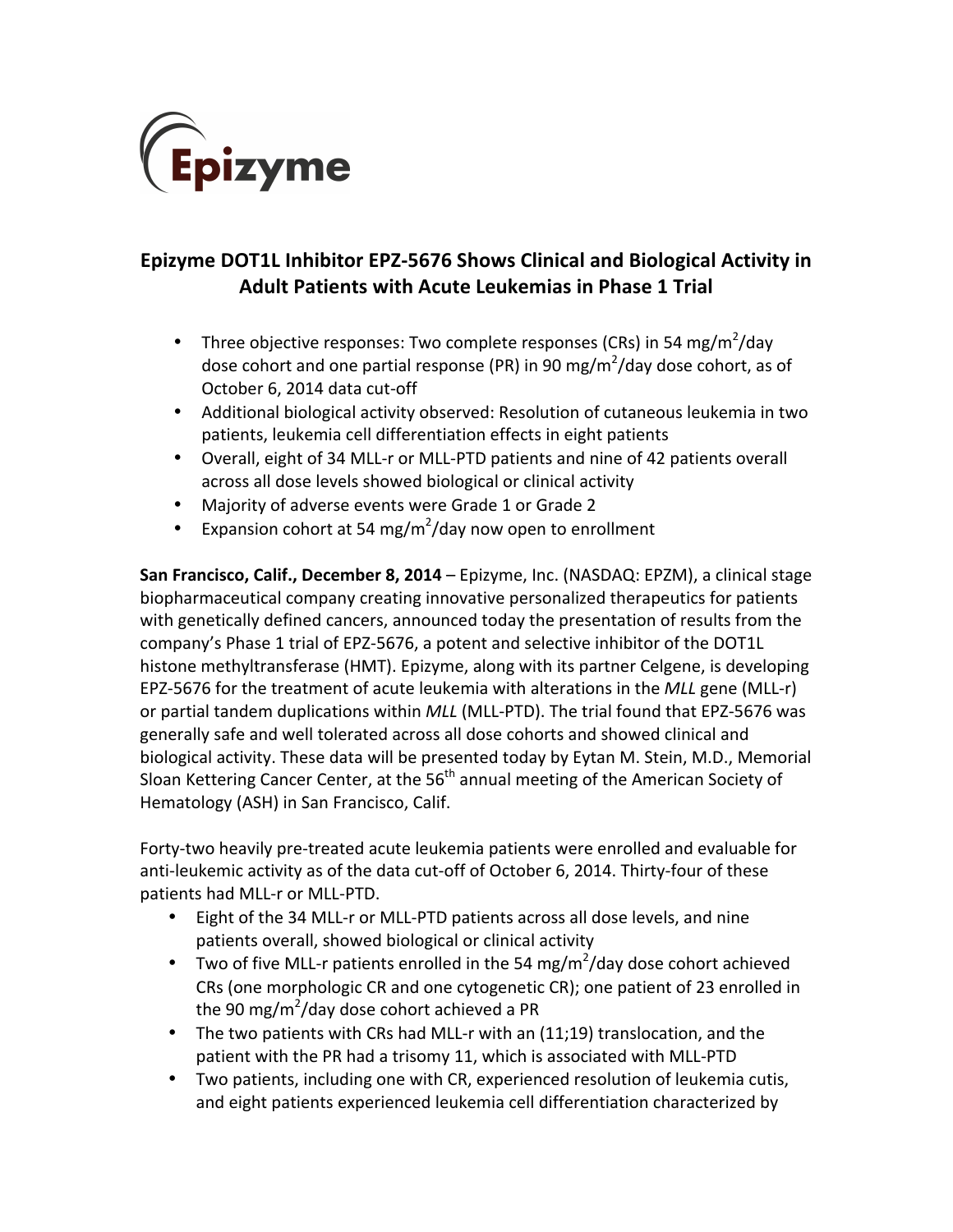# morphological maturation or non-malignant leukocytosis

"In this heavily pre-treated patient population, there is a significant unmet need," said Dr. Stein. "MLL-r acute leukemias are particularly difficult to treat, and the safety profile and clinical and biological activity we have seen with EPZ-5676, including two complete responses, are encouraging."

"We are pleased to have seen objective responses as well as resolution of leukemia cutis and differentiation effects among patients in this study," said Peter Ho, M.D., Ph.D., Chief Development Officer, Epizyme. "Based on the clinical activity we observed at intermediate dose cohorts, we plan to enroll up to 20 additional MLL-r or MLL-PTD patients at 54 mg/m<sup>2</sup>/day to explore further the single agent activity of EPZ-5676 at this dose and to better characterize the molecular profile of responding patients."

The objectives of this Phase 1, open-label, dose escalation study are to determine the maximum tolerated dose or recommended Phase 2 dose, and to characterize the safety, tolerability, pharmacokinetics, pharmacodynamics and anti-leukemic activity of EPZ-5676 in adult patients with relapsed/refractory leukemia, including those with MLL-r or MLL-PTD. 

Thirty-one percent of patients had one prior therapy, 31 percent had two prior therapies, 24 percent had three prior therapies, and 14 percent had four or more prior therapies. Thirty-eight percent of patients had received prior allogeneic hematopoietic cell transplant.

Adverse events assessed by investigators to be drug-related were seen in 38 percent of patients. The majority were Grade 1 or Grade 2 gastrointestinal events. Three patients experienced Grade 3 leukocytosis, and one patient experienced Grade 3 anemia. Two dose-limiting toxicities occurred at 90 mg/m<sup>2</sup>/day: one Grade 4 reversible cardiac failure with concurrent sepsis and one Grade 4 reversible hypophosphatemia.

Pharmacokinetic and pharmacodynamic data were consistent with results reported by the Company in its November 6, 2014 press release.

# **Investor Event and Webcast**

Epizyme will host a live event with audio webcast of its discussion of the Company's clinical programs and pipeline at the ASH annual meeting on Monday, December 8, 2014, at 12:30 p.m. PT (3:30 p.m. ET).

The webcast will be available in the Events and Presentations section under the Investor Relations section of the Company's website at www.epizyme.com, and an archived replay of the webcast will be available for 30 days after the presentation.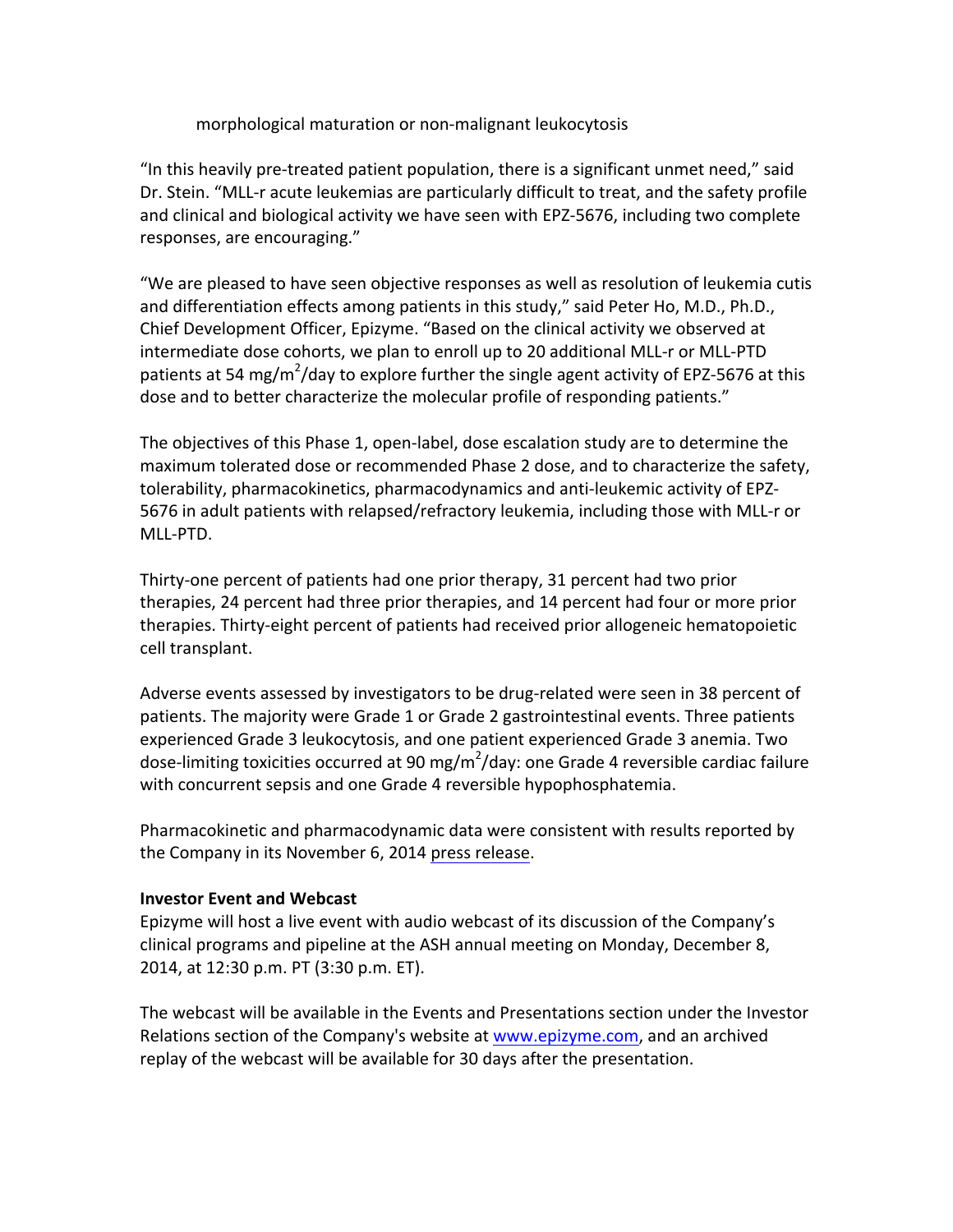### **About EPZ-5676**

Epizyme is developing EPZ-5676, a small molecule inhibitor of DOT1L created with Epizyme's proprietary product platform, for the treatment of patients with acute leukemia in which the MLL gene is rearranged due to a chromosomal translocation (MLL-r) or a partial tandem duplication (MLL-PTD). Due to these rearrangements, DOT1L is misregulated, resulting in the increased expression of genes causing leukemia.

Epizyme believes that EPZ-5676 was the first HMT inhibitor to enter human clinical development. Epizyme is currently conducting a two-stage Phase 1 study in adult MLL-r and MLL-PTD patients and in May 2014, initiated a Phase 1 study of EPZ-5676 in pediatric patients with rearrangements of the *MLL* gene. The adult dose escalation stage has completed enrollment, and a dose expansion cohort of adult MLL-r and MLL-PTD patients is open for enrollment. Additional information about these ongoing Phase 1 studies may be found here: http://clinicaltrials.gov/show/NCT01684150

EPZ-5676 has been granted orphan drug designation for the treatment of acute lymphoblastic leukemia (ALL) and acute myeloid leukemia (AML) by the Food and Drug Administration in the U.S. and by the European Commission in Europe.

Epizyme retains all U.S. rights to EPZ-5676 and has granted Celgene an exclusive license to EPZ- 5676 outside of the U.S. Additional information about Epizyme's collaborations is available here: www.epizyme.com/about-us/partnerships/

# **About Epizyme, Inc.**

Epizyme, Inc. is a clinical stage biopharmaceutical company creating personalized therapeutics for patients with genetically defined cancers. Epizyme has built a proprietary product platform that the company uses to create small molecule inhibitors of a 96-member class of enzymes known as histone methyltransferases, or HMTs. HMTs are part of the system of gene regulation, referred to as epigenetics, that controls gene expression. Genetic alterations can result in changes to the activity of HMTs, making them oncogenic (cancer-causing). By focusing on the genetic drivers of cancers, Epizyme's targeted science seeks to match the right medicines with the right patients for a personalized approach to cancer treatment.

For more information, visit www.epizyme.com and connect with us on Twitter at @EpizymeRx.

# **Cautionary Note on Forward-Looking Statements**

Any statements in this press release about future expectations, plans and prospects for Epizyme, Inc. and other statements containing the words "anticipate," "believe," "estimate," "expect," "intend," "may," "plan," "predict," "project," "target," "potential," "will," "would," "could," "should," "continue," and similar expressions, constitute forward-looking statements within the meaning of The Private Securities Litigation